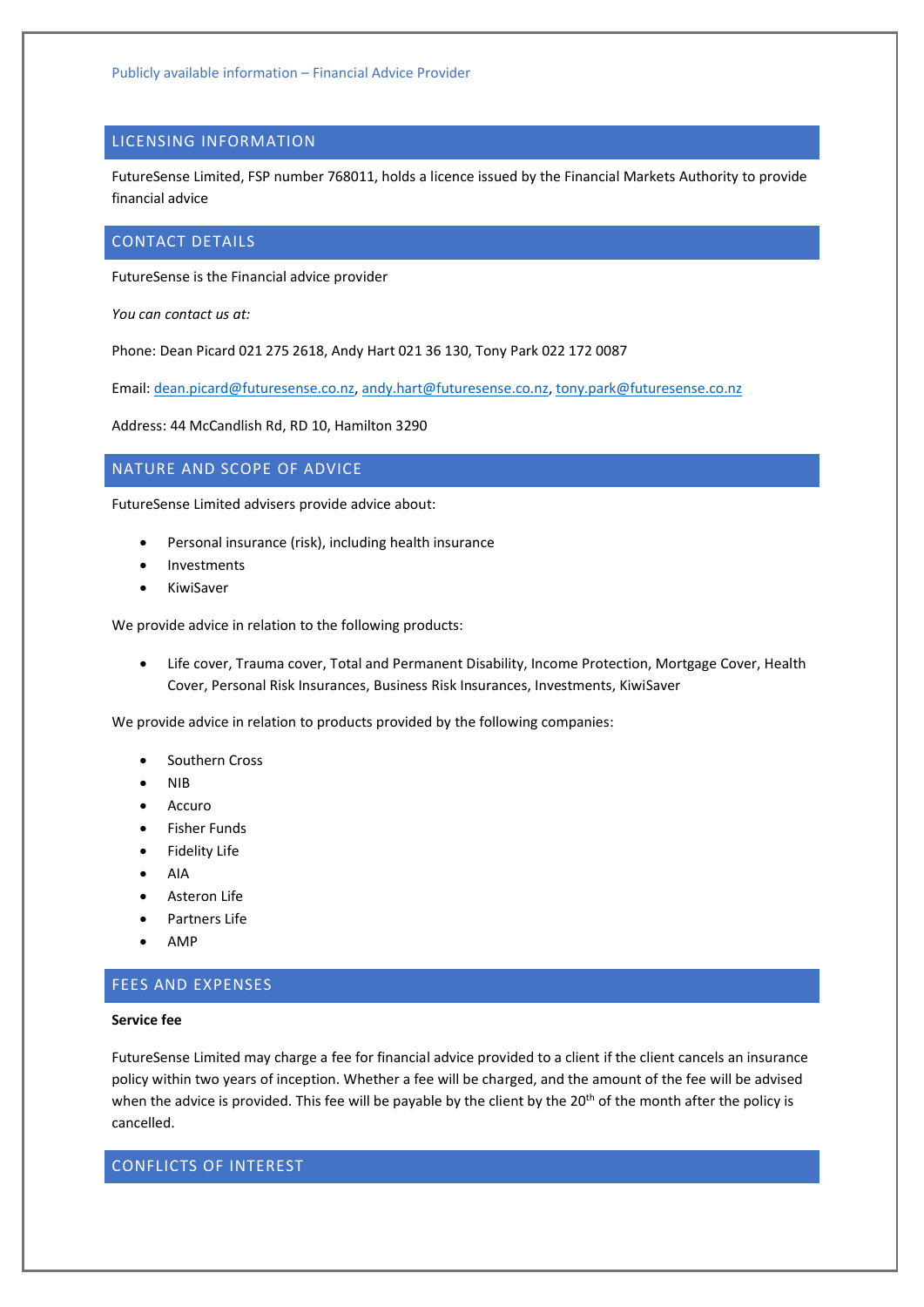### Publicly available information – Financial Advice Provider

FutureSense Limited has an agreement for services with IGNITE (a service company that does not provide financial advice). IGNITE has a preferred investment provider agreement with Fisher Funds Management Limited (**Fisher Funds**) relating to investments placed with Fisher Funds by IGNITE member clients, and a dealership agreement with nib NZ Limited (**nib**) relating to insurance cover provided by nib for IGNITE member clients.

Under those agreements, IGNITE receives a fee equal to a small percentage of the investments placed with Fisher Funds and premiums paid to nib. No portion of any such fee is paid to FutureSense Limited or its advisers, and we are not under any obligation to place any particular level of business with either Fisher Funds or nib, but FutureSense Limited indirectly benefits from those fees through the IGNITE member services they help fund.

We manage the resulting conflict of interest by ensuring our advisers only recommend Fisher Funds investment products or nib insurance products where the adviser is satisfied that those products provide the best outcome for our clients, when compared with any other product we are able to recommend, having regard to the nature and scope of the service agreed with the client.

For health and personal risk insurance, FutureSense Limited and the financial adviser receive commissions from the insurance companies whose policies we can recommend. If you decide to take out insurance that we recommend, the insurer will pay a commission to FutureSense Limited and/or the adviser who provides your advice. The amount of the commission is based on the amount of premium associated with your cover; specific commissions will be advised to you when advice is provided.

From time to time, product providers may also reward us for the overall business we provide to them. They may give us tickets to sports events, hampers, or other incentives.

To ensure that our financial advisers prioritise the client's interests above their own and to manage the potential conflicts of interest as disclosed above, all FutureSense Limited advisers follow an advice process that ensures personalised recommendations are made on the basis of the client's goals and circumstances, as advised by the client. FutureSense Limited financial advisers complete regular training, including how to manage conflicts of interest. Each adviser has a regular compliance review of their advice process and our compliance programme is reviewed annually by our external compliance adviser.

We are also able to do referrals for Budget Advice, Financial Mentoring and Business Coaching. These are referrals only and not covered within our own scope of advice.

## DISPUTES AND COMPLAINTS

If you are not satisfied with our financial advice service, you can make a complaint by emailing dean@protectfinancial.co.nz or by calling 021 275 2618. You can also write to us at 44 McCandlish Rd, R D 10 Hamilton 3290. When we receive a complaint, we will consider it using our internal complaints process:

• We will consider your complaint and let you know how we intend to resolve it. We may need to contact you to get further information about your complaint.

• We aim to resolve complaints within 10 working days of receiving them. If we can't, we will contact you within that time to let you know we need more time to consider your complaint.

• We will contact you by phone or email to let you know whether we can resolve your complaint and how we propose to do so.